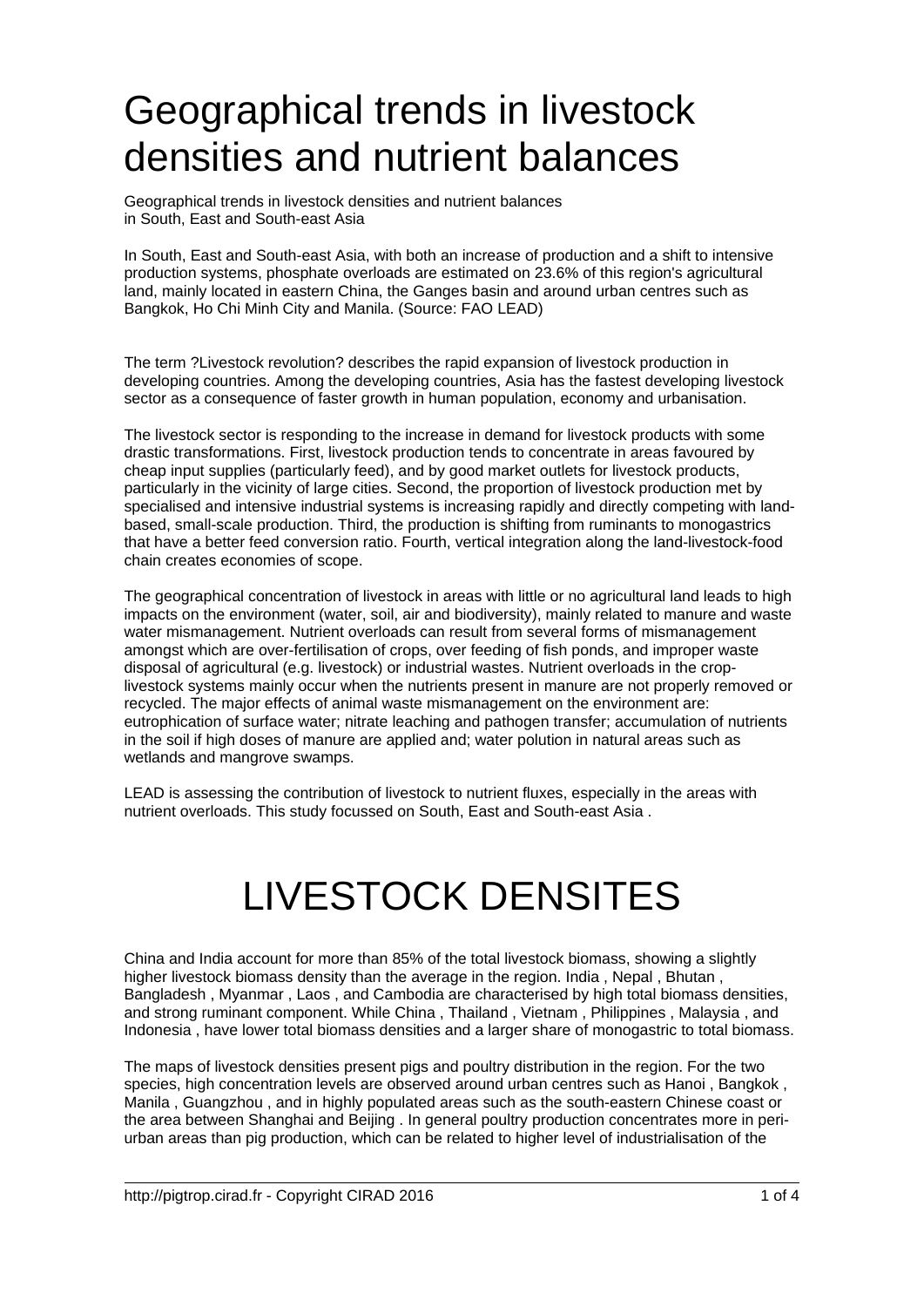former. In China , both populations present a strong West?East gradient, but the pig densities gradient is smoother, with densities that are still relatively important in south-eastern provinces such as Yunnan , Ghizhou and Sichuan . Densities in India follow a quite different geographical pattern, with pigs mainly located in the Ganges basin, when poultry are observed in the whole country, mainly around cities. Finally, the two populations are clearly contrasted in the Islamic countries Bangladesh and Indonesia , where very low pig densities and strong poultry population are observed. NUTRIEN



## BALANCE

Nutrient balance was estimated as the difference between total Phosphate (P2O5 ) present in chemical fertilisers and manure, and the total Phosphate content of the harvested crops

(including grazing). Phosphate as chosen as indicator of the nutrient balance status, because it has a high environmental importance; it usually is the first nutrient which constrains the livestock carrying capacity of land and; the calculation is more accurate than for nitrogen, for which various losses (ammonia volatilisation, denitrification, leaching etc.) and inputs (fixation by legumes, atmospheric deposition) are difficult to quantify reliably.

There is a strong heterogeneity across the study area regarding the P2O5 balance, from areas estimated to have a negative balance to areas with high surpluses. Considering the assumptions and estimates made, it was decided to consider that a mass balance lower than ?10 kg of P2O5 per ha of agricultural land would characterise a phosphate deficit and, symmetrically, that a mass balance higher than +10 kg of P 2 O 5 per ha of agricultural land would characterise a phosphate overload. In-between, the nutrient fluxes are said equilibrated.

The map of estimated P2O5 mass balance in show areas having a negative P 2 O 5 balance estimation are mostly located in West China and South and West India (28.9% and 69.2% respectively of the countries' cropped area). It is also estimated that 42.6% of cropped area in Nepal , Bhutan , and Bangladesh have a negative balance. This is important information with regard to the potential P2O5 depletion of soils. In India , this situation could be related to scarce use of chemical fertilisers and relatively high yields. For the whole study area, 39.1% of the agricultural land are estimated to be in a balanced situation with regard to P2O5. In all countries, balanced fluxes are calculated on more than 45% of the agricultural land, except for India where it is calculated on 5.2% only. Most of the crops and pastures in countries such as Laos , Cambodia and Philippines are estimated to have balanced P2O5 fluxes. The same holds for the Chinese provinces located in the Northeast, and the South (except the coast).



Nutrient overloads are identified in North East India, East China , Coast of Vietnam , Java Island , Central and North Thailand , with especially high surpluses at the periphery of urban centres. For the whole study area, it is estimated that 23.6% of the agricultural land is subject to P2O5 surpluses. High (more tan 20 kg of P2O5 per ha of agricultural land) and very high (more tan 40 kg of P2O5 per ha of agricultural land) surpluses being expected on 15.4% and 4.0% respectively of the study area. China , India , Thailand , Vietnam , Philippines , Malaysia , and Indonesia appear to be the most concerned with high and very high overloads. On

the contrary, Nepal , Bhutan , Bangladesh , Myanmar , Laos , and Cambodia are generally characterised by limited geographical spread of P2O5 surpluses.

The comparative analysis of phosphate excreted by livestock and phosphate from chemical fertiliser gives an indication of the actual impact livestock may have on nutrient fluxes. Both for the whole study area, and for territories characterised by an overload of more than 10 kg of P2O5 per ha of agricultural land, livestock excretion accounts for around 40% of the P2O5 load. The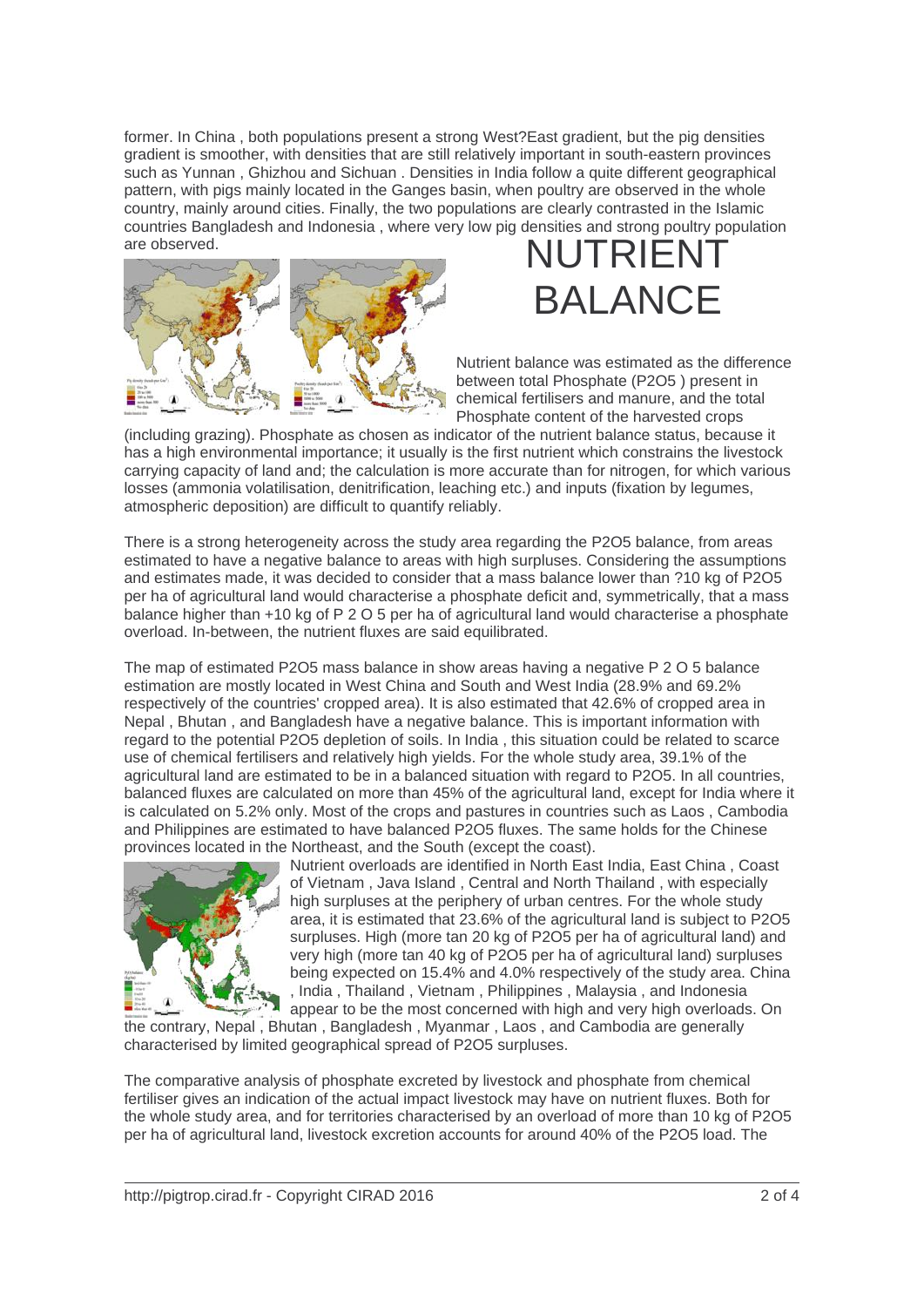map of estimated contribution of livestock to total P2O5 supply on agricultural land shows a contrasted pattern. Chemical fertilisers represent the bulk of the P2O5 load in lowlands where rice is the dominant crop: Ganges basin, eastern and southern Thailand , Mekong delta, and eastern China ( Jiangsu , Anhui and Henan provinces). On the other hand, manure represents more than half of the phosphate surplus in north-eastern China ( Liaoning and Jilin provinces), south-eastern China ( Sichuan , Hubei , Fujian and Guangdong provinces), Taiwan , and at the periphery of urban centres such as Hanoi , Ho Chi Minh, Bangkok , and Manila . Monogastrics are generally dominant in these areas. CONCLUSION



Livestock distributions show two contrasted contexts in the study area. On one hand the ruminant dominated areas, mostly in the North and West, in which biomass densities can reach high levels. Production systems are mixed or extensive, mostly traditional, and the livestock densities follow agro-ecological patterns. On the other hand, the southeastern part of the study area is dominated by monogastric species.

There, under market pressure, and in a framework of weak regulations, traditional mixed livestock/crops farming systems have progressively split into specialised crop and livestock activities that operate in different geographical areas, the location of livestock production being driven by transport costs minimization as well as labour and services availability. While there are differences between pigs and poultry, the overall trend of production points towards greater production and processing concentration around urban centres.

If similar loads of P2O5 are reached in areas dominated either by ruminants or monogastrics, it is mainly in the later that nutrient overloads are observed. This can be related to 1) the nearly inevitable land-livestock link for ruminants (roughage) versus the trend to landless monogastrics production with exogenous feed sources, 2) the high densities of monogastric in peri-urban areas (where crop uptake is low), and 3) the higher economic development of areas where monogastric species are dominant, allowing for high chemical fertiliser application rates.

P 2 O 5 overload is a concern in almost a quarter of cropland in the study area. If P2O5 originating in livestock is offset by chemical fertiliser sources in crop intensive lowlands, it nevertheless represents 40% of the total P2O5 load in the study area, with peaks around urban centres and in livestock specialised areas.

These observations suggest that there is high potential for better integration of crop and livestock activities. In overloaded areas, part of the chemical fertilisers could in fact be substituted by manure, thus substantially decreasing the environmental impacts on land and waters. If the potential substitution seams obvious, its implementation on the ground, at provincial and farm level, raises a series of issues and constraints. Adequate action, including policy formulation, and development of technological packages is therefore required. In this respect, the LEAD initiative contributes through local and regional projects to the design and testing of various policy options, including command and control instruments (e.g. spatial planning; land/livestock balances; environmental authorisation), economic instruments (e.g. market based quota systems; subsidies for investment in manure management equipment), information (e.g. awareness building, capacity building), and the integration of environmental objectives in livestock and agricultural sectorial policies. The initiative also develops decision support tools for the selection of best manure management technological packages according to local objectives and constraints.

In this perspective, the results of this study represent useful decision support information for policy making and targeted interventions. Similar analyses are in progress for Latin America .